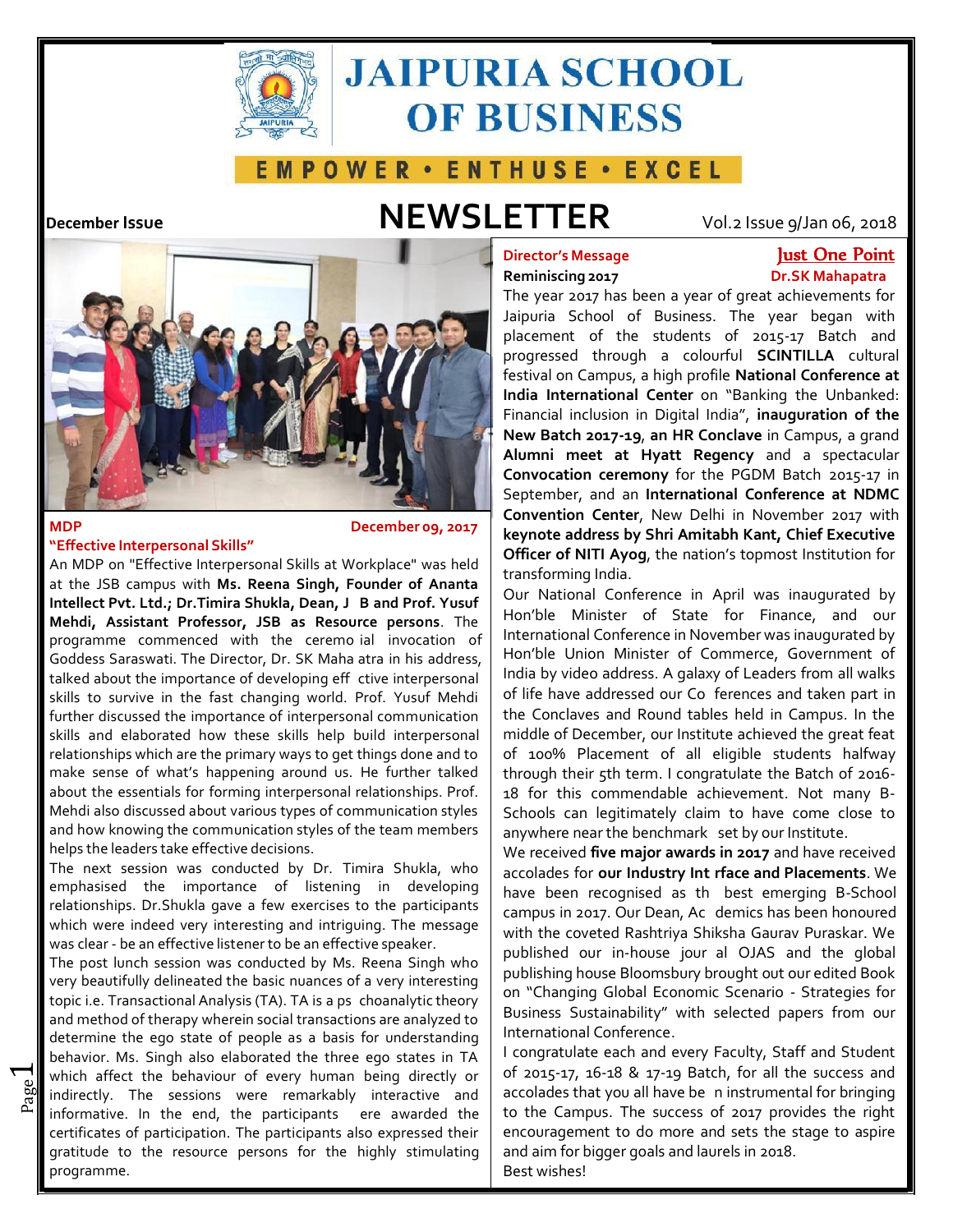

**Workshop December 06, 2017**

## **"Technical Communications – Importance & Career Opportunities"**

d Jaipuria School of Business organized a one- ay workshop on Technical Writing forits students at the Leadership Centre. The workshop was conducted by Mr. Rajeev Jain, the first and only NASSCOM certified master traine  $\,$  of Technical Writing and a  $\,$   $\,$ **certified Scrum Master**.

communication skills hold even more importa <sub>r</sub>ce. A good manager must be sound in technical communication in order to be clear The speaker revealed the various career opportunities in the field of technical writing like blogging, content creation, content writing, etc. Mastery over technical writing is a must for every professional in today's world where professional written communication is very important to survive in the competitive world. And when it comes to Management students, technical and effective in giving instructions.

would certainly help the students get a base w  $\,$  ere they can further build up their writing skills. The workshop was a very interactive one and included many interesting and intriguing activities. The students thoroughly enjoyed the tasks and at the same time learnt new concepts related to technical writing. In the end, the guest was felicitated with a memento presented to him by the Dean, Dr.Timira Shukla. Prof. Yusuf Mehdi proposed a vote of thanks to the guest for his time and efforts in training the students in technical writing even though the time was very limited. The inputs shared by the trainer

# **Workshop** on Life Skills **December 15, 2017**

A workshop on "Life Skills" conducted by **Mr. Pankaj Munjal, a trainer and a coach** who delivers value-education based holistic program under the aegis of Mind Tune was organized as part of the soft skills training that the students are undergoing at the Institute.

In a constantly changing environment, having life skills is an essential  $\left\| \cdot \right\|$ part of being able to meet the challenges of e  $\overline{\phantom{\cdot}}$  eryday life. The dramatic h with the transformation in technology and these are all impacting on education, the workplace and our home life.  $T$  o cope with the  $\frac{1}{2}$ increasing pace and change of modern life, students nee  $\,$  new life skills  $\,|\,$   $\,|$ changes in global economies over the past five years have been matched so as to be able to effectively deal with stress and frustration.



were very apt and engaging. The workshop wa organized under the aegis of Centre for Creativity & In ovation. Skills are skills which can be acquired only through practice and the activities conducted by the speake  $\,$  during the 3-hour workshop  $\,$ The trainer very beautifully brought out the ways through which these life skills may be practiced and imbibed by the students. Soft

# **Workshop December 19, 2017**

B The Centre for Creativity and Innovation of JS organized a workshop on "**Cases and Simulations for Deep Learning and Decision Making in Business Schools**". The resource person forthe workshop was **Dr. Mohan Lal Agarwal**, who is a **Professor of Business and Director of Continuing Education and Community Engagement at the MCM College, Dubai**. Dr. Agarwal is a US Fulbright Fellow at Boston, European Foundation for Management Development Fellow at Paris and British Council Fellow at Glasgow and Leicester UK.

 $\vec{p}$  familiarized the students with the marketing strategies followed by the  $\vec{p}$ Marketing, Business Development, and Decision Making. The speaker also The purpose of the workshop was to further familiarize the students with the cases and simulations that could be used for better understanding of the concepts of organizations in the GCC countries, more specifically in Dubai and Abu Dhabi. The students also discussed and solved a case presented by the speaker during the Workshop.

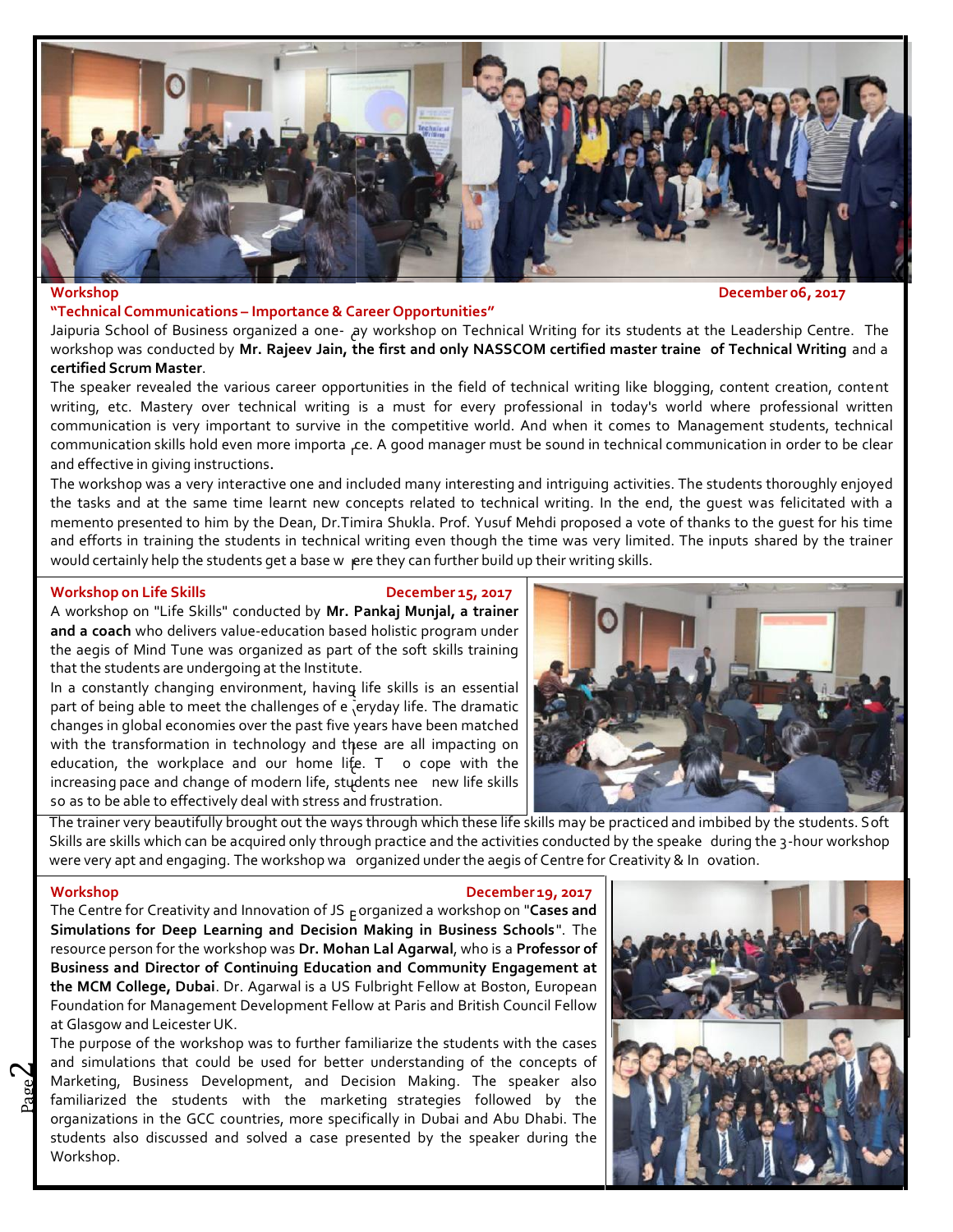### **Industry Visit December 08, 2017**



# The Placement Cell of Jaipuria School of Business organised an industrial visit to "**C&S Electric Ltd, Greater Noida, Uttar Pradesh**.

C&S Electric was founded in 1966, with a d eam to be a company which and make the "Made in India" label respecte the world over. plays a vital role in the development of the power infrastructure of India

machinery, technologies and systems to riv I the best facilities anywhere in the world. The students visited the pla  $t$  along with the Training &  $\blacksquare$ Placement Head, Ms. Sweety Singh. Mr.Dh eraj Pathak, Senior Engineer The manufacturing plants of C&S Electric are equipped with the best at the company narrated the students about the functioning of the plant which is into manufacturing of RMU and Panels.Many students got their queries related to marketing strategies, distribution plan, pricing plans resolved by the team at the plant.

## **Training Session at Barclays**

financial services company. The students visit  $\,$  d Barclays, Noida in three batches on  $\,$  M  $\,$   $\,$   $\,$ Banking, Commercial Banking, Investment Ba king, and Wealth Management. **h** The students interacted with **Mr. Sumit C olikar, Assistant Vice President at Barclays,** Noida. He talked majorly regarding areer guidance and life skills and gave **all read** students to acquire domain knowledge and su plement the knowledge with effective  $\blacksquare$  . The Jaipuria School of Business in collaboration with the **Global Talent Track** organized **training sessions for the students at Barclays** -a British Multinational bank, and 7th, 13th and 14th December 2017 respectively. Barclays focuses mainly on retail some useful tips on how to perform in a personal interview. He further urged the soft skills.

The visit provided the students with a go d insight into the functioning of a  $\blacksquare$ multinational bank. It was highly useful for them in terms of getting practical knowledge and experiencing first-hand view of implementing concepts learnt in the class rooms into practical life.

**d "Dr Timira Shukla, Professor & Dean (Aca emics) of Jaipuria School of Business received the prestigious Rashtriya Shikhsa Gaurav Puraskar, on December 08, 2017 at the 3rd Higher Education Summit organised by the Center for Education Growth and Research, at the India International Center, New Delhi"..**

### **Seminar by UN GCNI December 20, 2017**

The students of JSB got an opportunity to at tend a seminar organised by the  $\mathsf{UN}$ **Global Network India (UN GCNI) and BMW Group, India** at **The Lalit, Barakhamba Avenue, New Delhi**. The theme of the seminar was "**India's Sustainability Dialogue 3.0: SDGs as Growth Drivers"**.

guests and participants to the programme and elaborated the role of SDGs in social  $\mathbb{R}$  on making stakeholders like suppliers, buyers and local communities more resilient.  $\sigma_{\text{g}}$  attracting young and talented employees. Companies are now focusing increasingly **The Chief Guest for the occasion was Mr. Suresh Prabhu, Union Minister for Commerce and Industry**, who in his inaugural address talked about the initiatives taken by the Government to provide sustainable growth opportunities to various sectors of the industry. **Mr. Arun Kumar Jain, VP-Northern Region, UN Global Compact Network India & Managing Director, Flour Daniel India**, welcomed the development and economic growth in India. Special addresses were delivered by **Dr. Uddesh Kohli, Sr. Adviser, UN Global Compact**, and **Dr. AK Balyan, CEO**, **Reliance** who further discussed how SDGs are the guiding force of global development action. According to the speakers, social development, environment protection and economic growth can definitely go hand in hand as opposed to the general belief that these cannot go simultaneously. The keynote speaker, Mr. Vikram Pawah, President, BMW Group India, talked about sustainability as a critical factor in

renowned personalities from the corporate ar d academics. Since the students also **Figure** of different activities to be coordinated for suc‹ essful organization of an event. It was a wonderful opportunity for the students to listen to the view points of the got the opportunity to be a part of the hosting team, they got a first-hand experience